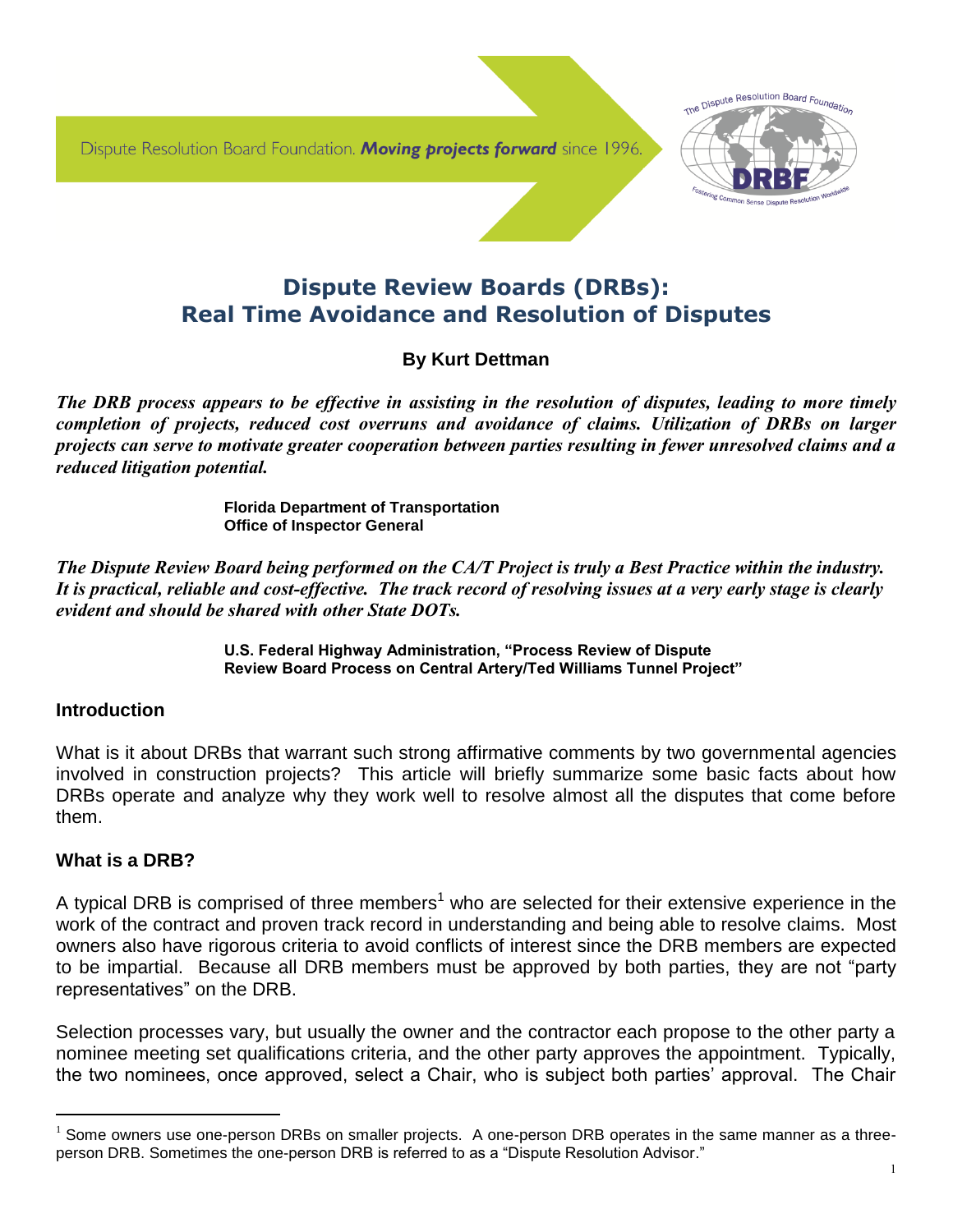manages the actions of the DRB itself and the overall DRB process. Most DRBs are comprised of engineers, contractors and construction managers. Some owners prefer to have a construction lawyer serve as the Chair, with the two "wing panelists" providing the technical expertise.

The parties' and the DRB's respective responsibilities are set out in a "Three Party Agreement" (the three parties being the owner, the contractor, and the DRB). On most projects the owner and the contractor share equally in the costs of the DRB. Three Party Agreements typically include, among other things, the duties and responsibilities of the three parties, an agreement not to subpoena DRB members or their papers in subsequent legal proceedings, and an indemnification/hold harmless provision in favor the DRB. The purpose of these provisions is to ensure that the DRB is providing its expert, objective recommendations without fear of later repercussions—in essence, the parties want DRBs "to call it like they see it."

## **How Does a DRB Operate?**

The DRB is organized at the beginning of construction and meets periodically at the jobsite as determined by the pace of construction operations. On some projects the DRB will meet at the project once per month (for example, building projects), but more typically it meets once per quarter (for example, highway projects). Although the frequency of meetings can vary depending on the type of project, the fundamental goal is to keep the DRB fully informed about the progress of the job. In between meetings the DRB is supplied with regularly prepared project documents such as progress meeting minutes and schedule updates. In this way, the DRB keeps abreast of job progress and developments as the project unfolds.

Shortly after it is appointed, the DRB usually issues "operating procedures" that spell out how the DRB will implement its process. These typically cover logistics such as periodic meetings, how and in what time frames disputes will be processed, and rules to prevent *ex parte* communications and maintain the neutrality of the DRB. The DRB reviews the operating procedures with the parties before they are adopted to make sure that the parties understand and accept them.

At the initial job site meeting, the DRB is provided with the contract plans and specifications, gets a briefing from the owner's and contractor's personnel about the plan for constructing the project and any challenges that the parties foresee, and familiarizes itself the project's procedures, documents, and stakeholders. At the periodic job site visits the DRB gets an update on the progress of construction, hears about issues that may cause cost increases or schedule delays, and is apprised of any disputes that may become claims that the DRB may be asked to review. The DRB also conducts a job site visit, with the parties present, to observe first-hand the status of the work in the field.

At these periodic meetings the DRB encourages the parties to engage in an open dialogue, put all open issues on the table, and work together to resolve issues and potential disputes. One of the other positive effects of the regular DRB meeting is that often senior people from both the owner and contractor organizations attend the meetings. This means not only that senior decision makers from both organizations learn about what is actually happening on the project, but also means that they can make decisions at or as a result of the meeting. This senior level interaction can have the ameliorative effect of heading off potential issues that, left unresolved, could ripen into disputes.

### **How Does The DRB Help Resolve Disputes?**

Most construction contracts have notice of claim and step negotiation processes that are a prerequisite to taking a dispute to the DRB. Once the process has run its course without resolution,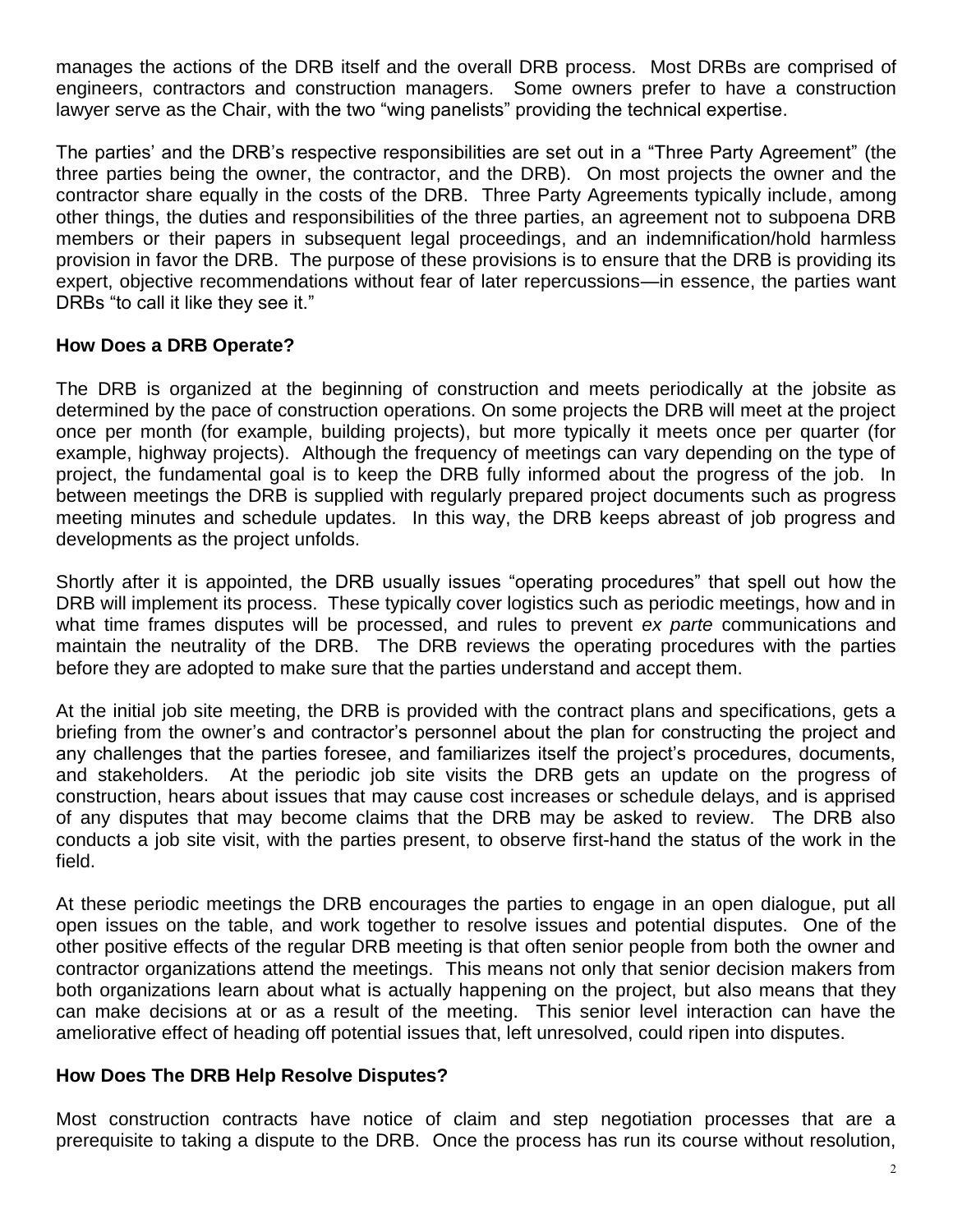either party may formally bring a dispute to the DRB. The DRB Chair typically will confer with the parties on a particular claim to ensure collective understanding on: what is at issue in the claim and what the parties are asking the DRB to do; the form, length and content of papers and documents that will be submitted; scheduling all the steps of the process; and laying the groundwork for the hearing itself. Prior to the hearing the Chair usually confers again with the parties to ensure that the hearing process is understood and that appropriate preparations are being made by both parties.

One of the key considerations that the DRB takes into account in managing the hearing process is that lawyers are not involved (at least directly) and the process does not have the formal process trappings of arbitration or litigation. Indeed, most DRB specifications limit the role of lawyers in the hearing process, except as to purely legal issues. Moreover, although the DRB will be dealing with sophisticated construction professionals, they may not be dealing with organizations that are used to presenting claims to third party, expert boards. The DRB may need to assist the parties in shaping the presentation process, both written and oral. The DRB also will have to consider the logistics of the hearing, including who will participate in the hearing (witnesses, experts, lawyers and senior executives), how long it will take, etc.

The DRB hearing itself is informal—although the parties often use a PowerPoint format, the presentations usually consist of each side explaining its position to the DRB. There is no argument by legal counsel (in most hearings lawyers are not even present), swearing of witnesses, marking of exhibits, cross examination, or stenographic record. Despite its informality, however, the parties are given equal time to make their arguments and counter-arguments and answer the DRB's questions.

The hearing process itself is quite efficient because the DRB brings to the hearing many years of dealing with construction disputes, knows the presenters, and has actual first-hand knowledge of the project issues that gave rise to the dispute before them. This makes the DRB hearings very efficient, with incisive questioning by the DRB and full participation by the people who are actually building the job. This informal but focused process can be contrasted with other (lengthy) hearing processes where the presentations are made through lawyer direct examination and cross-examination of witnesses or presentations by hired consultants or experts who were never on the job.

Some owners also use the DRB in an advisory role on issues before they become formal disputes. Under the advisory opinion process, the parties agree to informally bring an issue to the DRB. Usually the parties each prepare a one page summary of the issue and provide the DRB with key documents. The DRB then meets with the parties (usually at the regular site visit) and listens to the parties' views on the issue. The DRB confers in private and then returns to give the parties oral feedback on the DRB's view of the issue based on the information presented. There is no record kept of the process, and the parties do not have to accept or reject the DRB's views, but use its feedback for continued negotiations. If the parties do not resolve the issue they can still resort to the formal DRB process and "the slate is wiped clean" at the formal hearing both for the parties and the DRB.

As to formal disputes, after the hearing concludes, the DRB confers and usually within 30 days after the hearing issues to both parties detailed findings and recommendations on how to resolve the dispute. Many times the parties will ask the DRB to give its recommendations on entitlement only, on the assumption that if they agree on entitlement, they can also agree on the costs. But, the DRB remains available to hear the cost elements of the dispute if the parties cannot work it out.

It is important to note that the DRB does not act in a mediator-like role or base its findings and recommendations on "equity"—the DRB gives the parties its interpretation of the proper outcome of the dispute based on the facts presented, the pertinent project records, and the applicable contract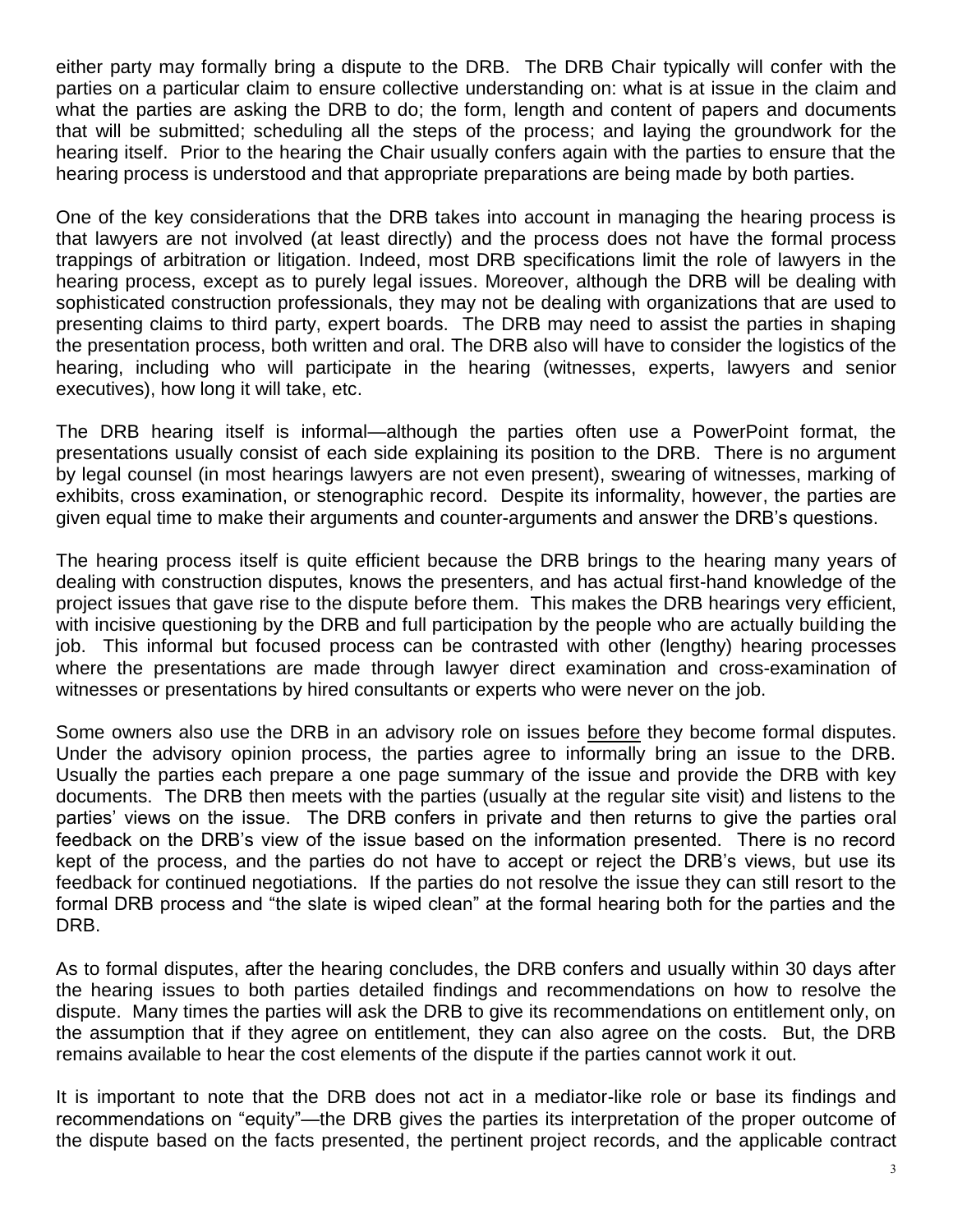terms or law. Indeed, most Three Party Agreements explicitly require the DRB to base its findings and recommendations only on the facts presented, the contract/contract documents, and applicable law.

DRB findings and recommendations are non-binding—the parties are free to accept them, reject them, or keep negotiating. The reality, however, is that the parties have received a "sneak preview" of what might happen if they were to proceed on to arbitration or litigation. There is also the view that the parties are getting the best possible analysis of the claim by objective and project-knowledgeable industry experts, in contrast to, for example, a judge and jury that do not know very much about construction.

The Dispute Resolution Board Foundation<sup>2</sup> recommends that although DRB findings and recommendations should be non-binding, they should nonetheless be admissible in subsequent legal proceedings. The basis for this recommendation is that it will require the parties to take the DRB's recommendations seriously as they may not be able to back away from it later. The admissibility or non-admissibility of DRB findings and recommendations is something that the owner will need to consider in gauging whether it will encourage resolution of claims at the project level.

# **What Makes DRBs Effective?<sup>3</sup>**

There are several factors that make DRBs effective, including the following:

- The parties are committed to a process that is intended to resolve disputes at the project level
- DRB members are respected and experienced industry professionals
- DRB members are neutral (impartial) and objective
- DRB members are chosen by consensus and costs are shared equally so that both parties have an investment, both managerial and monetary, in the process
- The DRB process starts at the beginning of the project and is in place throughout the lifecycle of the project
- As a result of its involvement in the project, the DRB becomes familiar with the players, the issues and the project's history
- The DRB meetings allow periodic, open communication among all project participants that helps avoid issues becoming disputes

l  $2$  The Dispute Resolution Board Foundation is the non-profit organization that promotes the use of DRBs around the world. Its web site, [www.drb.org,](http://www.drb.org/) has a wealth of information about DRBs, including a Manual, a model Three Party Agreement, and other DRB-related paperwork.

<sup>3</sup> A 2003 national survey of construction industry professionals (111 respondents) who had worked on construction dispute resolution, in aggregate, on 1,423 projects dealing with 1,695 disputes, found that 54% stated DRBs were appropriate for all types of construction projects; 35% stated DRBs reduced the bid price; and 99% believed that DRBs improved communications on a project. A study by the Florida Department of Transportation concluded that contracts lasting longer than one year with DRBs had less cost and time overruns than comparable contracts without DRBs. (Statistics courtesy of the DRBF).